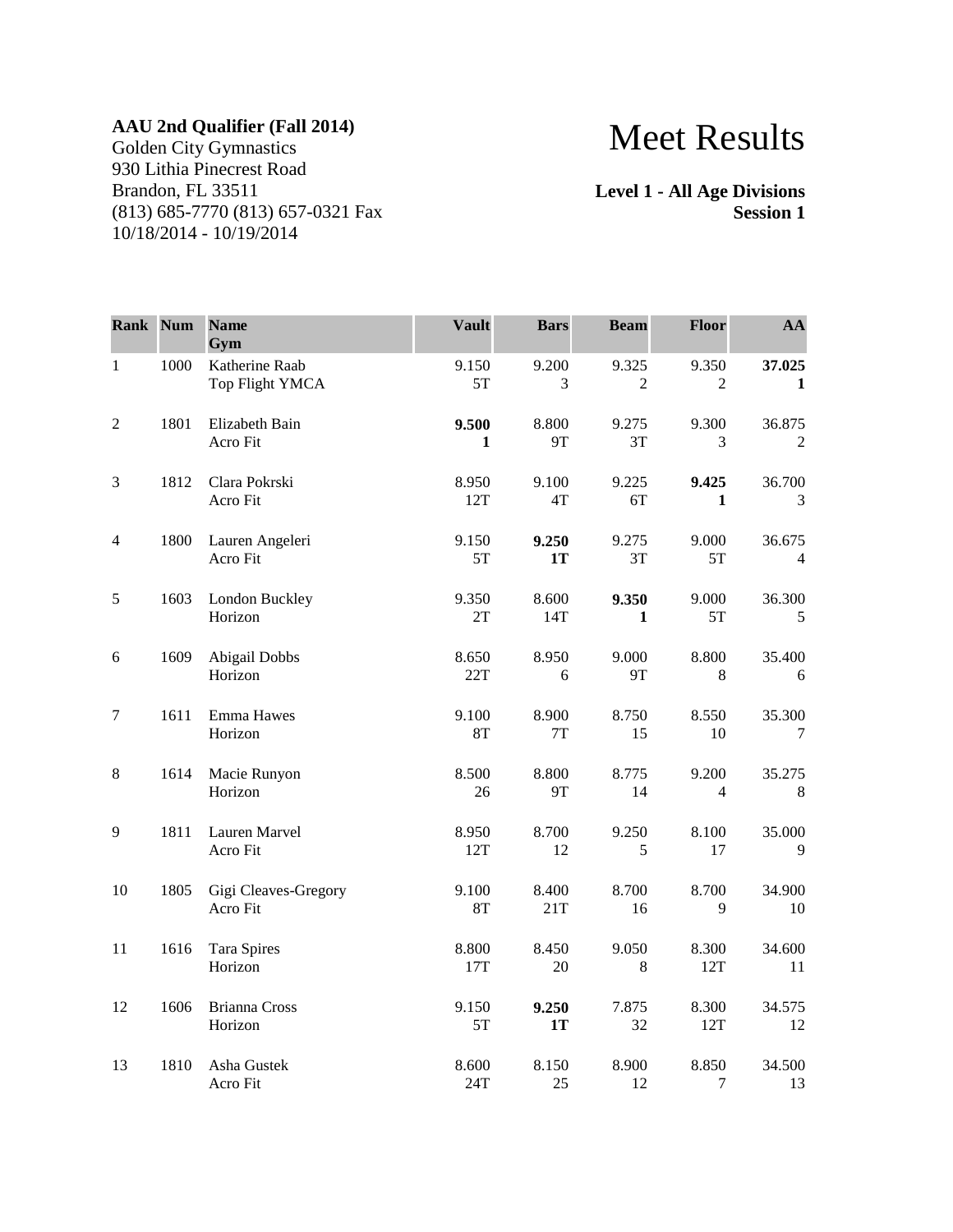| 14  | 1802 | Cora Bannon<br>Acro Fit          | 9.100<br><b>8T</b>      | 8.600<br>14T           | 9.225<br>6T    | 7.550<br>$28\,$ | 34.475<br>14  |
|-----|------|----------------------------------|-------------------------|------------------------|----------------|-----------------|---------------|
| 15  | 1605 | Olivia Cornell<br>Horizon        | 9.100<br><b>8T</b>      | 8.625<br>13            | 8.350<br>22T   | 8.250<br>14     | 34.325<br>15  |
| 16  | 1612 | Hayden Luke<br>Horizon           | 8.650<br>22T            | 9.100<br>$4\mathrm{T}$ | 8.375<br>21    | 8.150<br>16     | 34.275<br>16  |
| 17  | 1600 | Abby Backstrom<br>Horizon        | 9.275<br>$\overline{4}$ | 8.050<br>26            | 8.950<br>11    | 7.800<br>22     | 34.075<br>17  |
| 18  | 1804 | Skylar Chojnacki<br>Acro Fit     | 8.750<br>19T            | 8.500<br>19            | 8.800<br>13    | 8.000<br>18     | 34.050<br>18  |
| 19  | 1607 | Donna Davidson<br>Horizon        | 8.950<br>12T            | 7.450<br>29            | 9.000<br>9T    | 8.350<br>11     | 33.750<br>19  |
| 20  | 1808 | Roxy Gevas<br>Acro Fit           | 8.900<br>16             | 8.250<br>24            | 8.625<br>18    | 7.900<br>19T    | 33.675<br>20  |
| 21  | 1608 | Marissa Desmond<br>Horizon       | 8.700<br>21             | 8.900<br>$7\mathrm{T}$ | 8.100<br>31    | 7.850<br>21     | 33.550<br>21  |
| 22  | 1813 | <b>Riley Sigfrid</b><br>Acro Fit | 8.750<br>19T            | 8.800<br>9T            | 8.350<br>22T   | 7.600<br>25T    | 33.500<br>22  |
| 23  | 1807 | Hailey Fritschie<br>Acro Fit     | 8.600<br>24T            | 8.400<br>21T           | 8.650<br>17    | 7.600<br>25T    | 33.250<br>23  |
| 24T | 1613 | <b>Betty Nolan</b><br>Horizon    | 8.250<br>$27\mathrm{T}$ | 8.550<br>17T           | 8.250<br>$28*$ | 7.900<br>19T    | 32.950<br>24T |
| 24T | 1610 | Molly Forcier<br>Horizon         | 8.100<br>29             | 8.400<br>21T           | 8.250<br>28*   | 8.200<br>15     | 32.950<br>24T |
| 26  | 1601 | <b>Breanna Bailey</b><br>Horizon | 8.950<br>12T            | 7.900<br>27            | 8.350<br>22T   | 7.600<br>25T    | 32.800<br>26  |
| 27  | 1803 | Olivia Brown<br>Acro Fit         | 8.075<br>30             | 8.600<br>14T           | 8.325<br>26    | 7.700<br>23     | 32.700<br>27  |
| 28  | 1604 | Taiyisha Bullock<br>Horizon      | 9.350<br>$2\mathrm{T}$  | 7.300<br>30            | 8.150<br>30    | 7.650<br>24     | 32.450<br>28  |
| 29  | 1602 | Erika Biagoli<br>Horizon         | 8.800<br>17T            | 7.000<br>31T           | 8.550<br>19    | 7.300<br>30     | 31.650<br>29  |
| 30  | 1615 | Ariana Siska<br>Horizon          | 8.250<br>27T            | 7.550<br>28            | 8.300<br>27    | 7.450<br>29     | 31.550<br>30  |